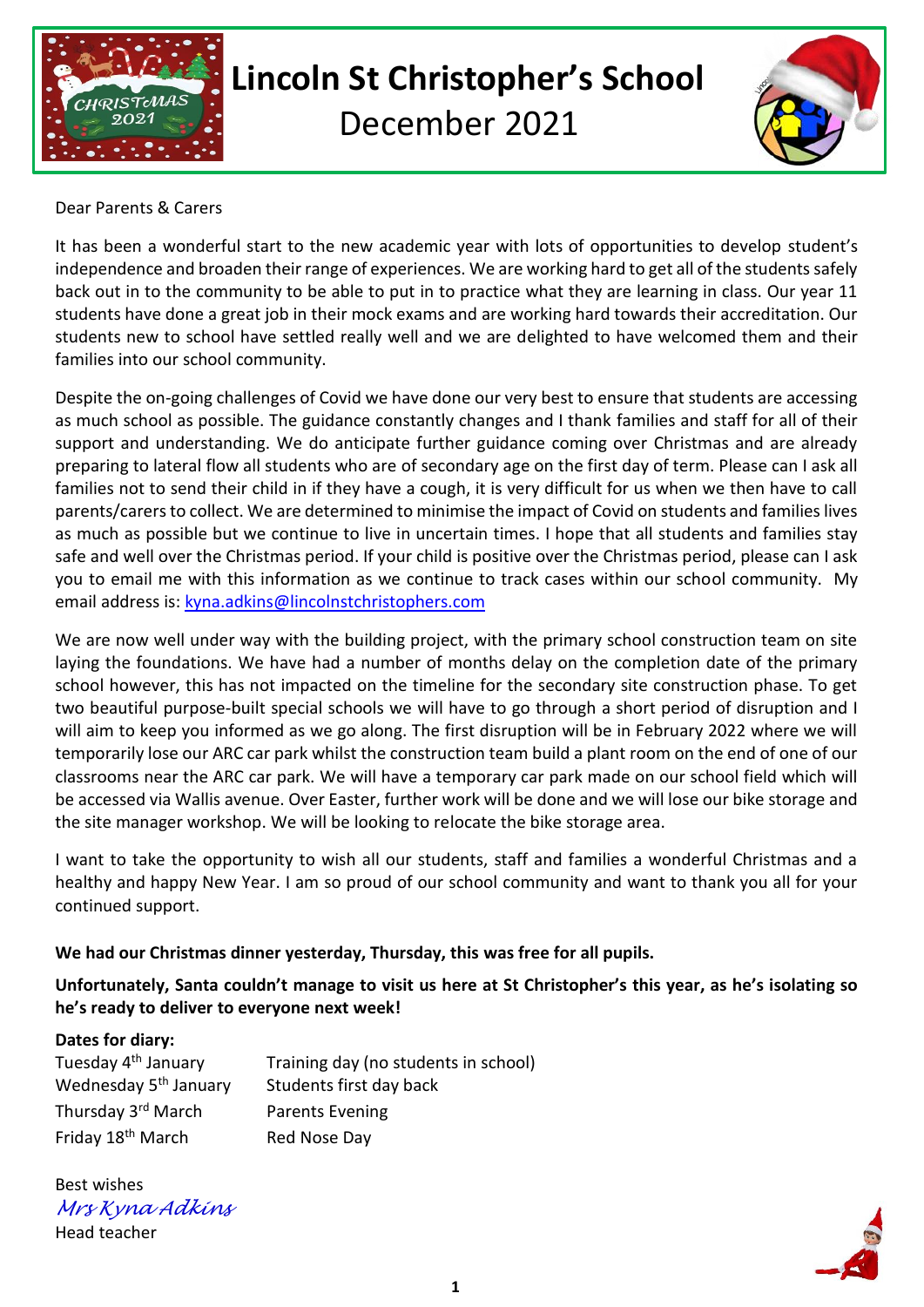## **School dinners**



School dinners are paid for through the Parentmail app.

If you are unsure how it works and/or would like some guidance please contact the school and we will guide you through the process, it is a very easy way to pay (like Paypal).

Lower £2.10 Middle £2.20 Upper £2.50

If you receive any of the benefits listed below, your child may be eligible for free school meals. To check if your child is eligible please register online following this link:

[https://www.lincolnshire.gov.uk/schools-and](https://www.lincolnshire.gov.uk/schools-and-education/free-school-meals/)[education/free-school-meals/](https://www.lincolnshire.gov.uk/schools-and-education/free-school-meals/)

- Universal Credit with an annual net earned income of no more than £7,400.
- Income Support
- Income-based Jobseeker's Allowance
- Income-related Employment and Support Allowance
- Support under Part 6 of the Immigration and Asylum Act 1999
- The guarantee element of Pension Credit
- Working Tax Credit run-on (paid for the four weeks after you stop qualifying for Working Tax Credit)
- Child Tax Credit (with no Working Tax Credit) with an annual income of no more than £16,190

#### **You can apply even if your child is in Reception, Year 1 or Year 2 and has a free meal due to their age, it is still important to register for free school meals if you are eligible**.

You will need the following information to complete your application:

- An email address
- Your name
- Date of birth
- Address
- **National Insurance Number**
- Your child's name and date of birth

You will receive immediate confirmation of your application, followed by an email confirming whether your child is eligible. Once you have this confirmation please inform school, providing a copy of the letter.

**Breakfast Club 9.15am – 9.30am** We have Breakfast Club, which is free to all pupils. We have a selection which can include bagels, toast & cereal.



#### **Attendance**

**Please ring 01522 528378 before 9.30am, press 1 for pupil absence, and leave a short message explaining the reason for absence.** The absence line is available 24 hours.

Please can we remind you of the importance of regular school attendance, which is a priority for your thild and

our school. There is a very strong link between regular school attendance and achievement and if your child is frequently absent from school, it may impact on the attainment your child achieves at the end of the school year.



#### **School Parking**

Please can we remind you if you are visiting the school/collecting children to not block any cars in.

If there are no available spaces you will have to park out of school grounds, please park considerately, many thanks



## **Fundraising this year**

**Macmillan £102 Children in Need £181 NSPCC Number day £35 Car Boot Sale £280**

We would like to take this opportunity to thank all involved, parents, pupils and staff.

### **Donations**

We have received a fabulous £500 donation from Rotary Club of Lincoln for Christmas presents & treats for the pupils.

We are fundraising for playground & outside equipment for both of our new buildings, see following donations:

ASDA Green token £200 Postcode Lottery £500

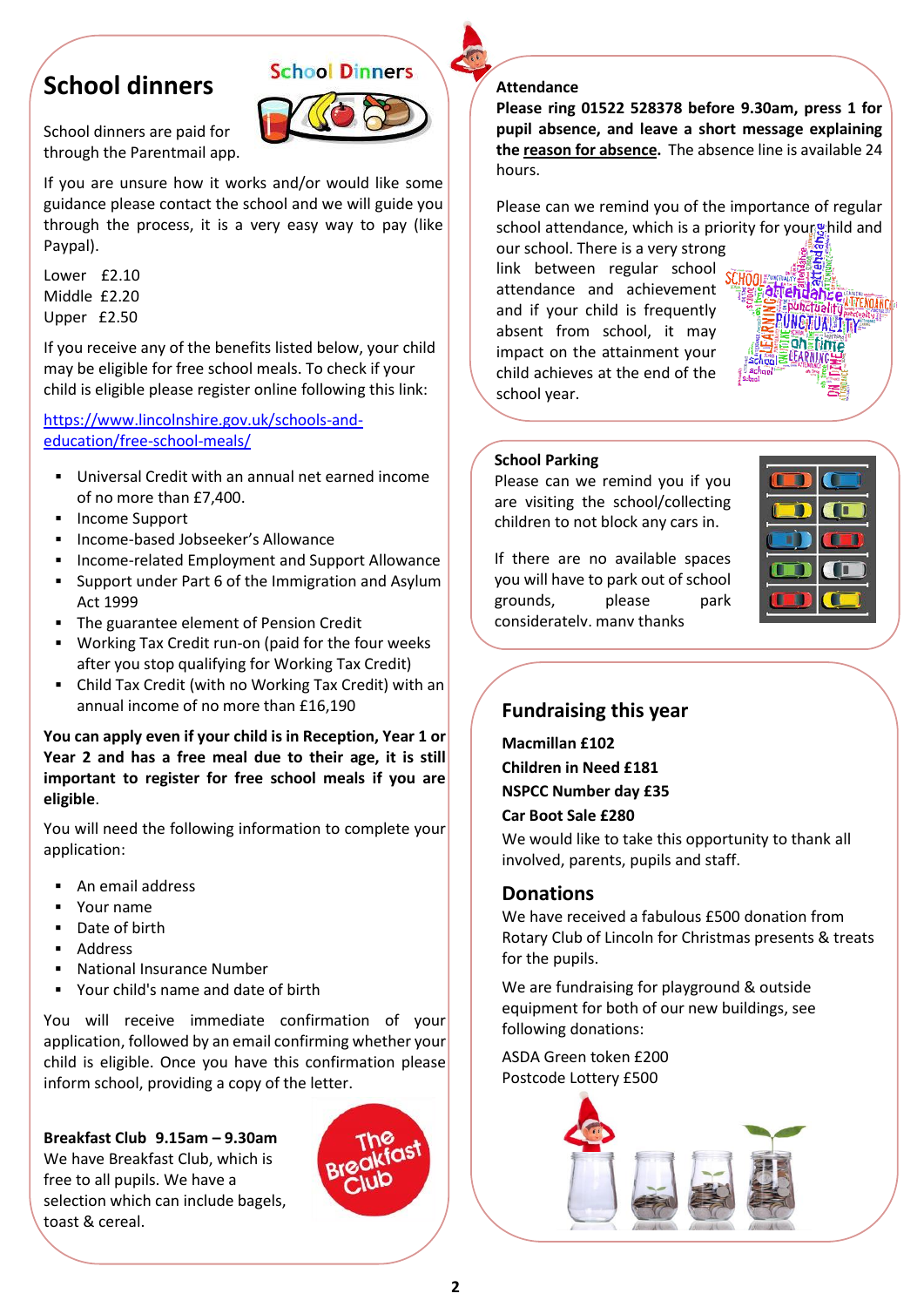# **Staff News**



#### **New staff:**

*Teaching Assistants:* Mrs Linzi Crowder, Miss Alisha Leonard, Mrs Erika Pinchbeck & Miss Chloe Pearce, as well as Miss Laura Mackenzie who has started as a Teaching Assistant, having previously been our Senior Midday Supervisor.

*Teacher:* Mrs Barbara McLennan has remained on our staff in a Relief/Supply role.

*Midday Supervisory Assistants:* Mrs Claire Willows & Ms Emiliya Petrova

#### **We are sadly saying goodbye to:**

Mr Colin Ward, our Site Manager, who is retiring after 30+ years working at St Christopher's. Miss Clare Pattison, Teacher, Clare has been at St Christopher's and previously at Queen's Park for over 20 years. Miss Kirstey Clay, Teaching Assistant

**We wish them all the best in their new adventures.**



## **Bike donation**

We would like to say a huge thank you, as we've had an amazing donation of bikes for pupils, as you can see in the photos, as we're looking to teach pupils to ride a bike.



**Lower & Middle Formal pathway** children have enjoyed a successful term & are looking forward to another one after New Year. 2LA started swimming in November and have even been travelling back from NK Swim School on public transport using their new bus passes. Later in January 2022, 2AC will start swimming as well as using public transport as part of their 'preparing for adulthood' curriculum. The other middle school classes 2ER and 2LW will enjoy swimming later in the year.

We are also going to enjoy welcoming visitors to our classes in January & February, including Dan, an Online Safety Officer, Pam Street from the Lincolnshire Road Safety Partnership, Jennifer from the Community Dental Services, Mel, an Education Mental Health Practitioner and Miss Webster, our resident 'Drama' enthusiast!

## **Sports news - Football**

St Christopher's played Aegir School earlier this term at St Christopher's, it was a great match both teams did their best.

We managed to win 9-5.

Well done to all the team!